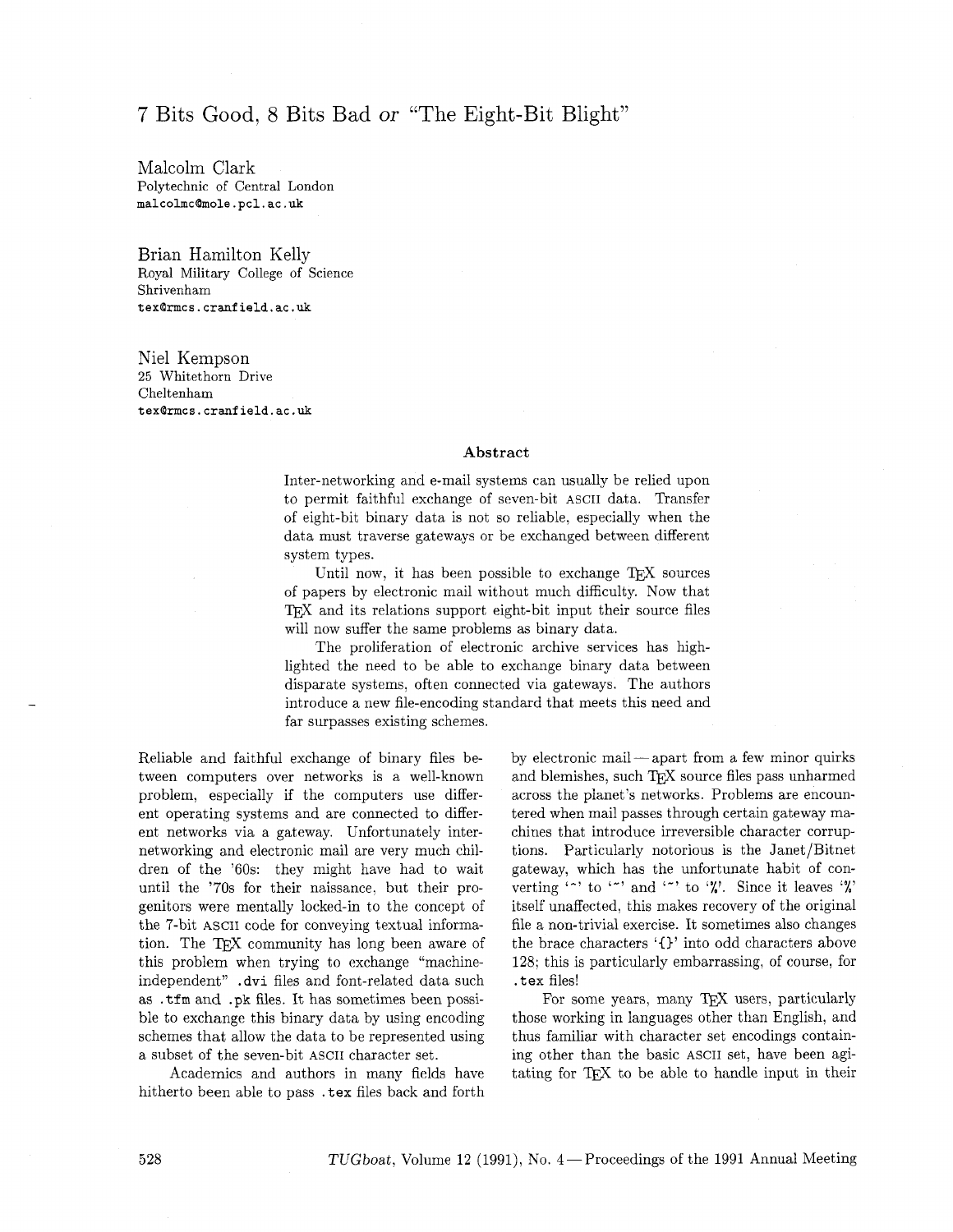mother tongues, using their own languages' character sets. In 1989, Knuth [1] announced T<sub>F</sub>X v.3, and implementors world-wide beavered away to bring each implementation up to date. TEX  $v.3$  now supports eight-bit character sets and so . tex source files are now effectively 'binary' files and will therefore suffer from the same exchange problems experienced with . dvi files.

All those authors who had previously been able to cooperate, despite being separated by hundreds or thousands of miles, might once again be forced to entrust floppy disks to the vagaries of the world's postal systems (although one shouldn't underestimate the bandwidth of the Royal [or other] Mail system).

Unless or until the various e-mail protocols, networks and software are converted to support uncorrupted transmission of characters codes *'040.* . *'1* 76 **and** *'241.* . '376, it will have to become the norm for . tex sources to be encoded for transmission by e-mail.

# **The Aston Archive**

All three authors are volunteer assistants to Peter Abbott in running the world's principal repository of T<sub>F</sub>X-related material at Aston University [2] in Birmingham. The archive holds several hundred megabytes of text and binary files including

- · program sources for TEX, METAFONT, DVI drivers and many other utilities;
- **0** binary executables for a variety of popular operating systems (e.g., Atari, Macintosh, MS-DOS, UNIX, VAX/VMS and VM/CMS);
- 0 METAFONT sources for Computer Modern and other fonts;
- <sup>0</sup>binary font files (mainly . tfm and . pk) for a number of different output devices;
- text, macro and style files.

The archive provides access to these files via the following services:

• NIFTP<sup>1</sup> from Janet hosts. Typically 300 megabytes of data are transferred every month;

 $1$  Network Independent File Transfer Protocol in the UK, one does not perform the pseudo-login that Internet users are accustomed to using with the FTP protocol. Instead, one issues a 'transfer request' for a file to be sent to or from the rethe FTP protocol. Instead, one issues a 'transfer<br>request' for a file to be sent to or from the re-<br>mote machine — the transfer itself takes place asynchronously. One nice consequence is that such transfers can be queued for overnight execution, leaving daytime bandwidth free for e-mail and true remote interactive logins.

this would probably be much greater if we were not limited by the bandwidth of our 9600-baud connection to Janet.

- FTP from Internet hosts. At the time of writing, the Internet connection has been approved and should be available by the third quarter of 1991.
- Interactive browsing service via Janet PAD, including the facility to send files out using NIFTP (and later FTP).
- Interactive browsing service via dial-up modem lines, including the facility to download files using Kermit and similar protocols.
- An e-mail file server that typically sends 150 megabytes of data per month to sites all over the world (though predominantly to EARN/ Bitnet sites).
- A magnetic-media distribution service via surface carriers. Copies of the entire archive have been sent to embryonic TFX communities in Czechoslovakia, Hungary and Poland.

We have experienced many problems trying to support all of these file types, operating systems and access methods. The e-mail file server clearly needs a reliable method of encoding files if its many customers are not to be denied access to the non-text files in the archive.

Binary files such as .pk font files are stored in different ways to accommodate the requirements of the different operating systems supported. Currently we maintain multiple font directory trees for the Macintosh, MS-DOS, UNIX and VAX/VMS, with all the attendant problems of synchronization, disk space and archivists' time. We need a single storage format that allows export to all of our supported operating systems.

### **Specification for a Coding Scheme**

In mid-1990, the archivists came to the conclusion that a universal encoding scheme was required to accommodate the many different kinds of file and file organizations that needed to be supported by the archive.

Niel Kempson formulated the first draft of this specification in mid-1990; the requirements of the encoding scheme may be summarized as follows.

**Preserving File Structure.** It is insufficient, especially for an archive holding binary files for a variety of machine types, merely to encode data simply as a stream of bytes: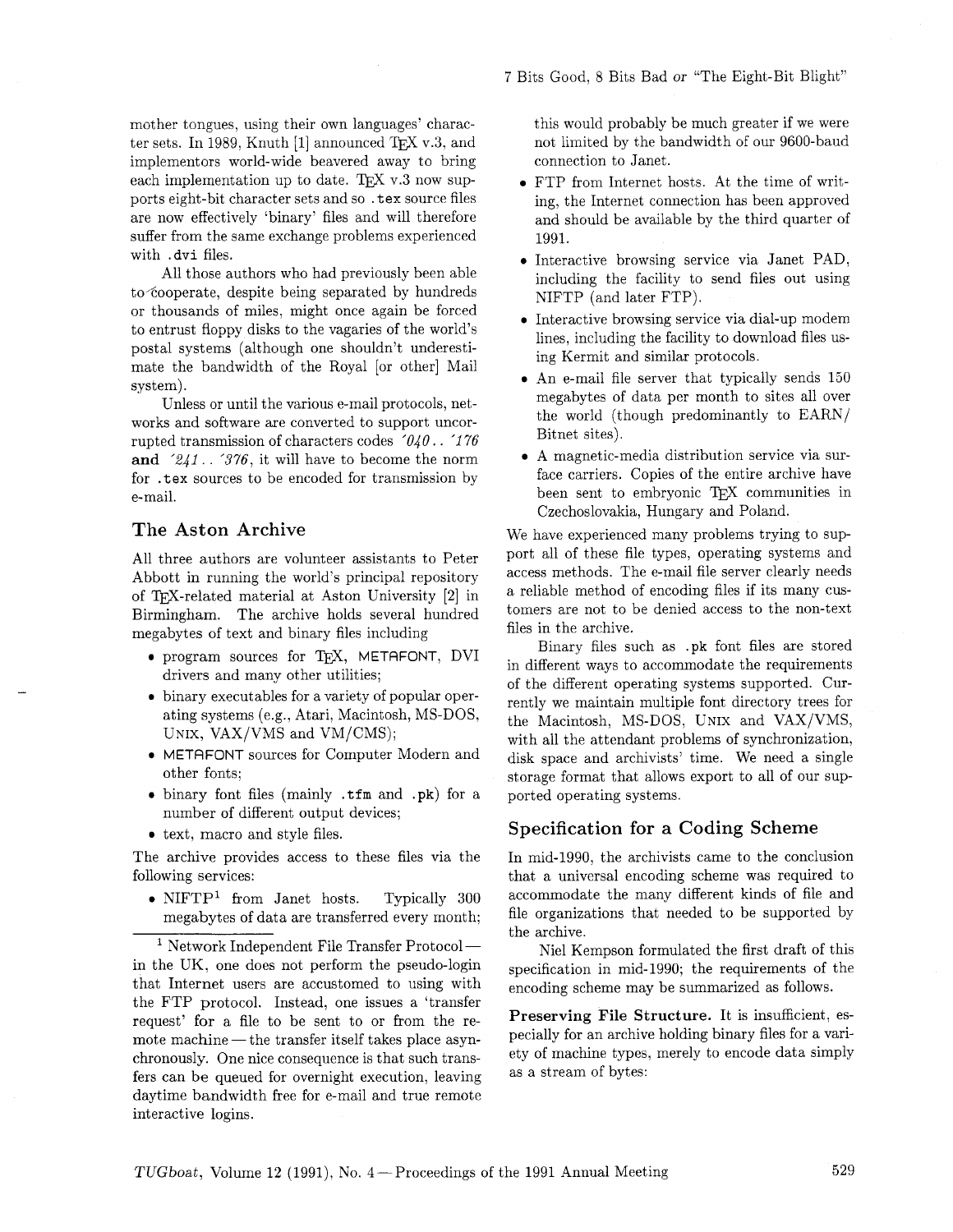Malcolm Clark, Brian Hamilton Kelly and Niel Kempson

- Virtually all operating systems<sup>2</sup> make a distinction between binary and text files. so the coding system should recognize and maintain this distinction.
- **0** UNIX and most PC-based operating systems treat files as streams of bytes with no further structure imposed. On the other hand, certain widely-used operating systems (e.g., VAX/VMS and VM/CMS) have recordoriented file systems where different types of file are stored in a format appropriate to the type of file.<sup>3</sup>

For these operating systems, we consider it essential that the encoding scheme identify, preserve and record the most commonly used file organizations. The decoding program should be able to use this information to create the output file using the organization appropriate to the operating system in use. If the information is of no consequence to the receiving system, the default file structure (if any) should be created. If the encoding system does not have structure in its files, the receiving system may provide suitable defaults automatically. In all cases. the programs should permit the user to override or supplement file structure information.

Whenever possible, these details of structure should be determined automatically by the encoding program; at the very least, an indication of whether the file is text or binary shall be provided (even under an operating system such as UNIX that need make no such distinction for its own use), to allow decoding to an appropriate file organization on those systems that do make such a distinction.

**Coding Scheme.** Whatever method is used for ensuring that encoded data can be e-mailed:

- It should be possible to specify the coding table to be used to encode the data. The coding table used should be recorded with each part of the encoded data.
- If a recorded coding table is found while decoding, it should be used to construct an appropriate decoding table. Simple one-to-one character corruptions should be corrected as long as only one of the input characters is mapped to any one output character.
- The recommended encoding uses only the following characters:

### +-0123456789 **abcdefghijklmnopqrstuvwxyz ABCDEFGHIJKLMNOPQRSTUVWXYZ**

Such an encoding has been shown to pass successfully through all the gateways that are known to corrupt characters.

**Integrity of Encoded Data.** We want to ensure that the whole encoded file passes through the e-mail network.

- Encoded lines should be prefixed by an appropriate character string to distinguish them from unwanted lines, such as mail headers and trailers. Whilst not essential, this feature does assist the decoding program in ignoring these spurious data.
- Lines should not end with whitespace characters, as some mailers and operating systems strip off trailing whitespace.
- The encoding program should calculate input file parameters, such as the number of bytes and CRC (cyclic redundancy check), and record them at the end of the encoded data.

The decoding program should calculate the same parameters from the decoded data and compare the values obtained from those recorded at the end of the encoded data.

files **Making Files Mailable.** A mechanism is needed to overcome some gateways' refusal to handle large

- **e**  The encoding program should be able to split the encoded output into parts, each no larger than a maximum specified size. Splitting the output into smaller parts is useful if the encoded data is to be transmitted using electronic mail or over unreliable network links that do not stay up long enough to transmit a large file. The recommended default maximum part size is 30kBytes.
- The decoding program should be able to decode a multi-part encoded file very flexibly. It should not be necessary to:
	- 1. strip out mail headers and trailers,
	- 2. combine all of the parts into one file in the correct order, and
	- **3.** process each part of the encoded data as a separate file.

**Miscellaneous.** Further considerations include:

\* Support for character sets other than ASCII is essential if the encoding scheme is to be useful to IBM hosts. The encoding program should label the character set used by the encoded data,

UNIX is a notable exception to this rule.

<sup>&</sup>lt;sup>3</sup> It is argued that the increase in efficiency more than offsets the increase in complexity.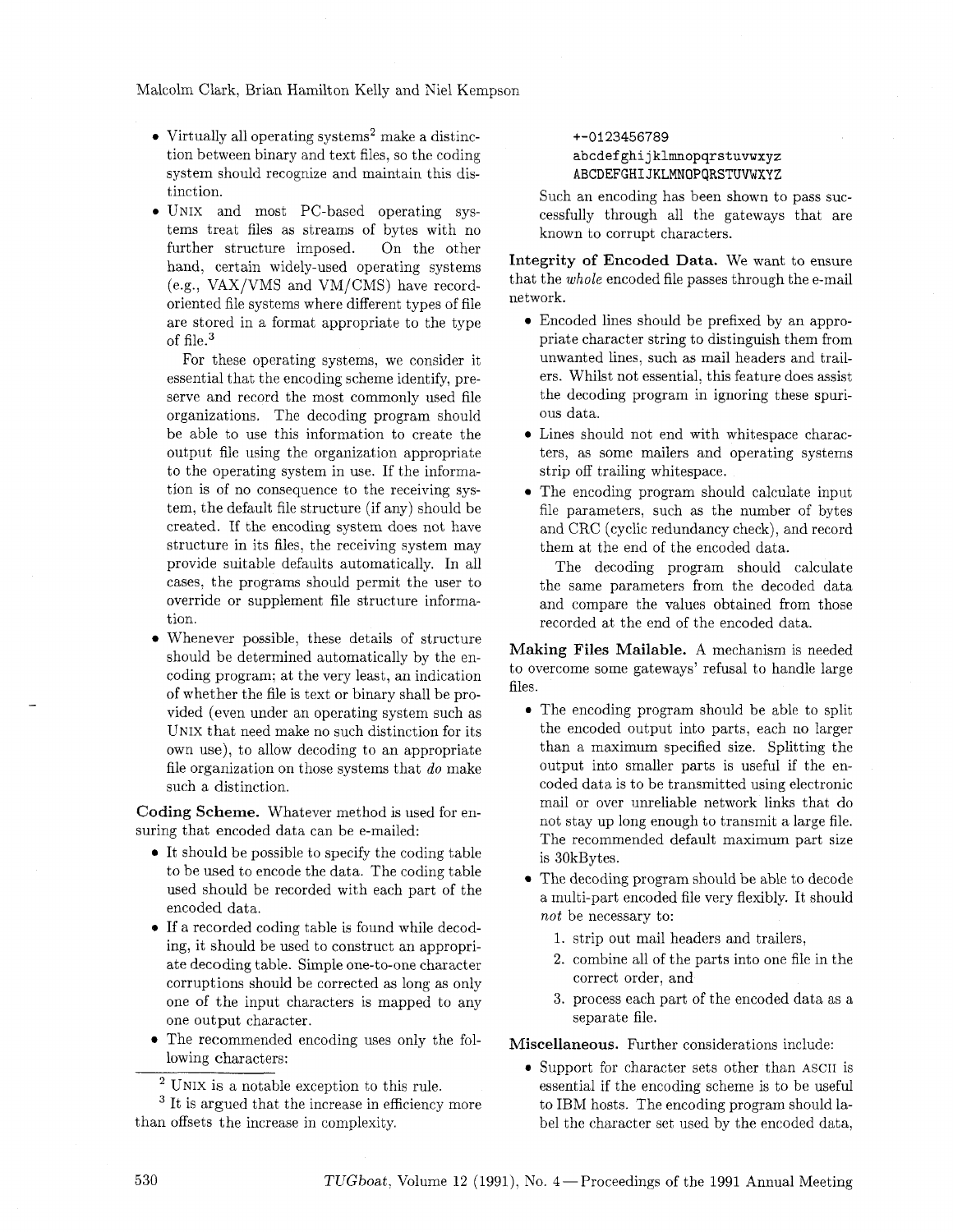and both encoder and decoder should enable the conversion between the local character set and another character set. For example, a user on an EBCDIC host should be able to encode text files for transmission to another EBCDIC host, or to convert them to ASCII before encoding and transmission to an ASCII host. Similarly, that user should be able to decode text files from ASCII and EBCDIC machines, creating EBCDIC output files.

- Where possible, the original file's timestamp should be encoded and used by the decoding program when recreating the file; this will permit archives to retain the originator's time of creation for files, and thus permit the users (not to mention the archivists) to identify more clearly when a new version of a file has been made available.
- The encoding and decoding schemes should be able to read and write files compatible with one or more of the well-established coding schemes.
- The source code for the programs should be freely available. It should also be portable and usable with as many computers, operating systems and compilers as possible.

### The Search Commences

Naturally, the first step was to examine the existing coding schemes in comparison with the above ideal specification. Such schemes fell into two broad classes: portable schemes, which were intended to permit the encoding of files on any computer architecture into a form that could be transmitted electronically, and decoded on the same or a different architecture; and platform-specific schemes, which provided rather better support for transferring files between two computers using the same architecture and operating system.

Portable Coding Schemes. The most commonly used coding schemes supported by a variety of platforms are:

- boo
- **0** UUcode
- **<sup>0</sup>**XXcode

Most implementations of these schemes known to the authors are designed for use with stream file systems. These programs have no means of recording, let alone preserving, record structure and are thus unsuitable for our purposes. This is not surprising since UUcode and its mutation, XXcode, were developed specifically for exchanging files between UNIX systems. In fairness to these schemes, they are well suited to the transmission of text files and certain unstructured binary files.

Standard UUcode encodes files using characters ' '..'\_' of ASCII. This can result in one or more spaces appearing at the ends of lines; some mailers decide that this is information not worth transmitting, with consequent inability to reconstruct the original file.

Files containing characters such as ':' are often irreversibly corrupted by mail gateways; this problem led to the development of XXcode, which uses a rather more robust character set, namely:

### +-01234567890 abcdef **ghij klmnopqrstuvwxyz ABCDEFGHIJKLMNOPQRSTWWXYZ**

The encoding table used is recorded with the encoded data to allow the detection of character corruptions, and the correction of reversible character transpositions. Whilst superficially a step forward, XXcode offered little more than most existing versions of UUcode; which already supported coding tables. Its major contribution was in formalizing the encoding table, and in particular its default table was proof against all the known gateway-induced corruptions.

Platform-Specific Coding Schemes. Encoding schemes have been developed to support transfer of files possessing some structure that therefore cannot be reconstructed correctly when encoded by the portable schemes. When the encoding and decoding programs of such a platform-specific scheme are each used on the same computer and operating system type, files may be encoded and transmitted with a great deal of confidence that the decoded file will reproduce the original's structure and attributes in their entirety.

Examples of such programs are TELCODE and MFTU for VAX/VMS, NETDATA for IBM mainframes, and StufFit and MacBinary for the Macintosh. But these programs have the major disadvantage that they have each been implemented only on the single architecture for which they were designed; thus the only two of these schemes that could be used on the VAX/VMS-based Aston Archive would be of minimal interest elsewhere!

The Archive's content is in some respects artificially inflated by the presence of . **hqx** files for Macintoshes, .boo for MS-DOS, etc., which have to be held in pre-encoded form for transfer by those requiring them.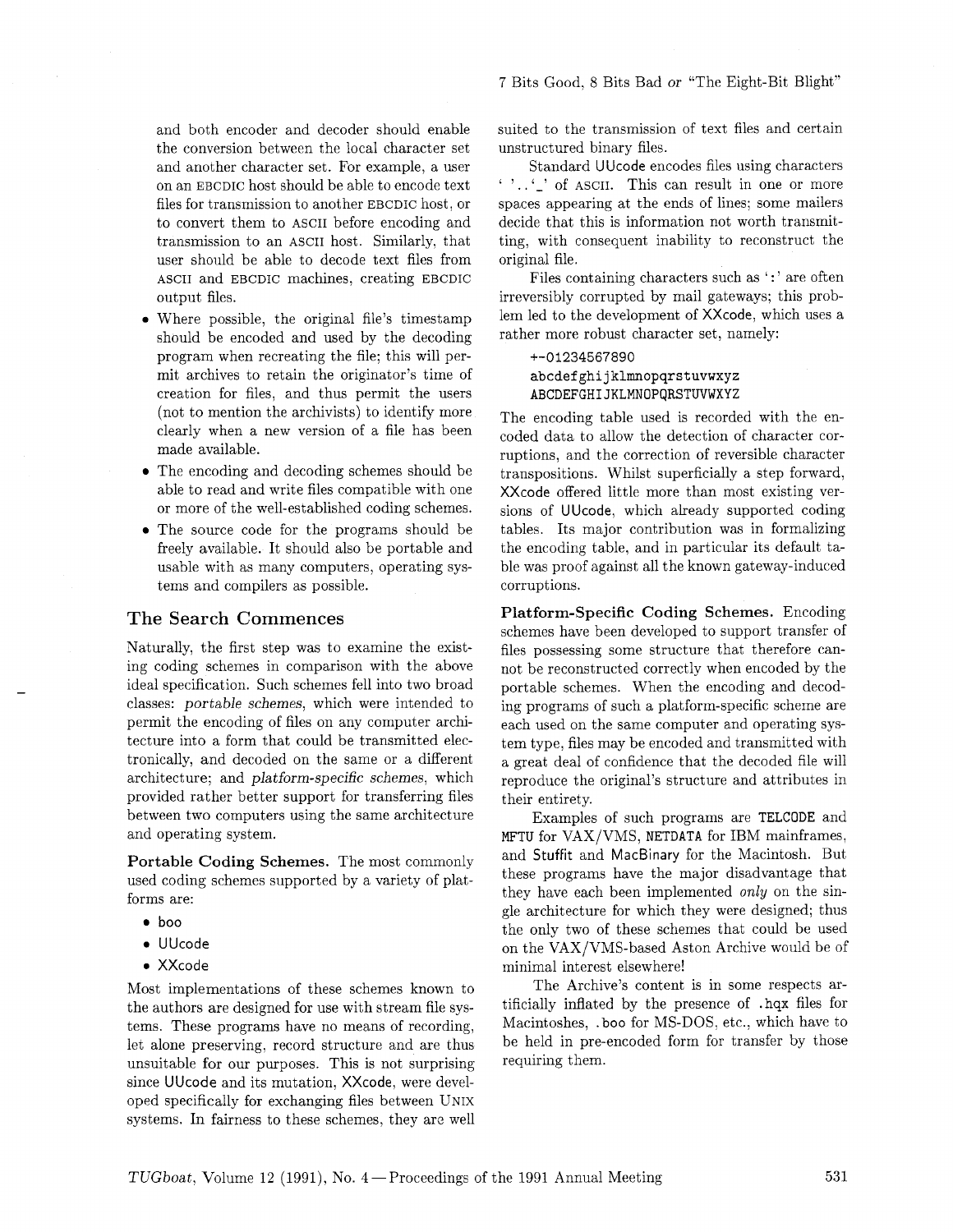# **VVcode is Born**

Realizing that none of the existing portable schemes were close enough to our ideal, an early version of our specification was circulated on various mailing lists by Niel Kempson towards the end of 1990. When the anticipated 'nil return' was all that resulted, Brian Hamilton Kelly went ahead and created a rudimentary VVencode by modifying an existing VAX-PASCAL implementation of uuencode. After generating the companion VVdecode, he then reimplemented the programs in Turbo C under the MS-DOS operating system on the IBM-PC, and thereby was able to prove that the new scheme was both viable and sufficient.

A Production VVcode. Following the minor feasibility study, Niel Kempson re-engineered the pair of programs from scratch (adding certain features of the evolving specification), paying particular attention to making the  $\text{code}^4$  portable across a wide variety of operating systems. Particular care was taken to avoid the use of supposedly standard C functions that experience had shown behaved differently under individual manufacturer's implementations, or were even non-existent in some. Therefore, the code may sometimes appear to be performing certain operations in a very long-winded way: it's very easy to look at it and say, "Why didn't the author use the . . . function, which does this much more efficiently?" But this function may not even exist under another implementation of C, or it may behave in a subtly different manner.

The core functions of VVcode are implemented as a collection of routines written in as portable a fashion as possible, with a separate module of a few routines that are operating-system specific. $5$  Porting VVcode to a new platform should require only that this latter module be re-implemented, in most cases by adapting an existing one.

VVcode implements all of the features listed in the specification, apart from the ability to generate UUcode- and XXcode-compatible files. However, the decoding program is backwards compatible and can decode files generated by UUcode and XXcode.

Arguments against VVcode. When the advent of the VVcode system was first aired in the various electronic digests, some heated debate followed, along the lines that a new encoding scheme was unnecessary, since UUcode/XXcode sufficed **for** *them.* 

<sup>4</sup> That written by BHK was, in Niel's words, "PASCAL written as C"!

 $5$  Such as file  $1/0$ , timestamping, command-line or other interface, etc.

However, all these correspondents were UNIX users who had interpreted the 'VV' as meaning 'VAX-to-VAX' (by analogy with 'uu'<sup>6</sup>), and thus felt that such a scheme should be private to VAXen. The authors' response is that the encoding scheme was intended to support the needs of archives like Aston's, and as such, must provide:

- 1. an automated tool (it would be somewhat difficult to expect our users to be able to tell the encoder what sort of file structure it is handling, when this concept is entirely alien to many of them) ;
- 2. facilities to encode binaries for many operating systems;
- 3. mail server features, such as splitting of large files; and
- 4. operation across the widest possible combination of platforms.

The overhead of using the VVcode system is at most a couple of hundred bytes over using UUcode, and the extra functionality and **universality** with respect to UUcode or XXcode thereby comes almost for free.

### **Availability of VVcode**

At present, the VVcode system is only available in C, but it has been shown to run successfully on the following combinations of hardware, operating system, and compiler:

#### Unix

- **0**  DEC Mips; Ultrix (BSD 4.2); native C
- **0**  HP9000; HPUX 6.5; native C and GNU C
- **0**  IBM RS-6000 (BSD 4.3); native C
- **0**  ICL DRS6000 (SPARC); System V (Re1 4); AT&T C
- **0**  Masscomp 5600; native C
- MIPS M/2000 (MIPS R3000); RiscOS 4.51; native C
- Sun; SUNOS 3.x and 4.0.3; native C and GNU C
- **0**  Sun Sparcstation 1; SUNOS 4.0.3; native C and GNU C

#### VAX/VMS

• All VAXen; VMS  $5.2 - 5.4 - 1$ ; VAX/C v3.0v3.1-51 and GNU C

#### MS-DOS

**0** IBM PS/2, PC (and clones); MS-DOS 3.3, 4.01; Borland Turbo C 1.5, 2.0 and Turbo  $C++1.0$ 

 $6$  'V' was chosen simply because it followed 'U'; at one time, we had seriously considered calling it <sup>6</sup> 'V' was chosen simply because it followed to one time, we had seriously considered calli<br>MAFES -- Yet Another File Encoding Scheme!